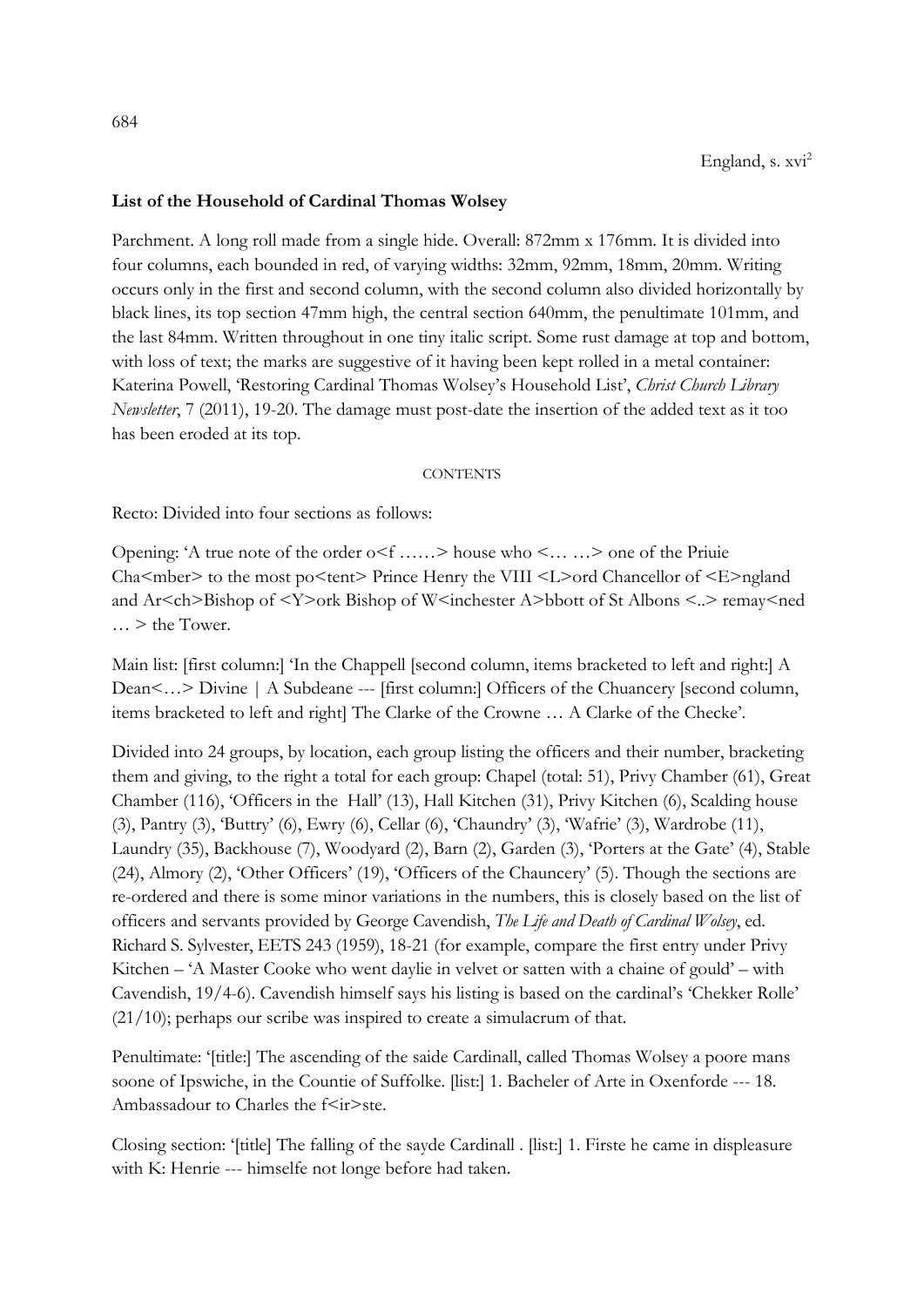Verso: stuck to card, and so unavailable for consultation but reported to be blank

Added text, written in the blank columns, right of the main list, extending 86mm in length:

The Learned Sir Isaac Newton was Born  $\leq$  at Wo $>$ olstorpe $>$  in the  $\leq$ coun $\geq$ ty of Lincoln upon the  $2 < 5$ <sup>th</sup> Dec<sup>r</sup>, 1642 his mother being left a widow with Eight Children in but middleing Circumstances Sir Isaac was first Sent to Grantham School and he Soon made very great proficientcy in his Learning My Dear Father Said he was in the garden At his Study one time and some pears Dropt of a tree which Set him to Study the Motion of gravity which made him Soon publish a book upon that Subject and the queen soon after Sent for him knighted him and queen Ann Settled 500<sup>1</sup> a year upon him for his Life he very Soon after weighed the World by the Effects of gravity alone and Made its Exact weight appear to be 1000000000000000000000 after this he was held in great respect by the Learned in all Nations My father Said that he Livd about Sixty five years and he Died at Lady 1706 and he was Buryed in the Abbey Church Called Westminster near London. My fathers grand-father gave this to him and my father gave it to me when I was at school in the year 1774 Tho. Newton. this very great list of Servants Sir Isaac used to find great fault with he had often been ^heard^ Repromanding Cardinal Wolsesey [*sic*] Number of Servants and used to say No Nobleman in all England Ever had Nor Never would have So many Servants again he Did always believe this List my father was Told was given Sir Isaac by queen Ann [change of nib] But Since I was at the City of Litchfield my Cosin told me that Sir Isaac was 84 years old when he Died and his Last illness of which he Expressd great pain was a fit of the gravel but he Said that he was very penitent and quite gave himself up and resigned his Soul in Agonies of pain to that great being who gave it and Desired all around him to Live a holy Life here and to Look up to our Lorde and Christ for Salvation in a brighter & better world above where Neither pain Sin nor Sorrow Can Ever Come.'

A biography of Sir Isaac Newton by a later and distant relative. It differs from the usual telling of the famous anecdote about Newton's musing on gravity: in all the early accounts it is an apple, not a pear, that knocks him on the head and into thought: *Early Biographies of Isaac Newton*, ed. Rob Iliffe, 2 vols (London, 2006).

TEXTUAL PRESENTATION The text is marked by the range of colours used. The main text is in light brown (now fading) but the first letter of the first word in the left column is in blue, and the first letter of the main now in red. In the second column, capitals at the start of words are in blue, red or gold, and groups of entries are bracketed in green, with red horizontal lines connecting the bracket to a numeral (the total in each group). The same combination of colours is used in the top and bottom sections, with royal names in gold capitals.

HOUSING The roll is now housed in a guard-box mounted on card. This is a result of a conservation exercise carried out in 2011-12. This removed it from its previous home, a velvetcovered frame with heavy interlace wood carvings; this frame was mounted on the south wall of the Manuscript Room, behind a red curtain. This frame, 'likely to date from late 19<sup>th</sup> century', and the problems it created for conservation are reported by Powell, 'Restoring Wolsey's Household List' (with photo of frame).

PROVENANCE This roll presents the career of Thomas Wolsey in tabular form, concentrating attention on the size of his household. It relies on information drawn from Cavendish's *Life*,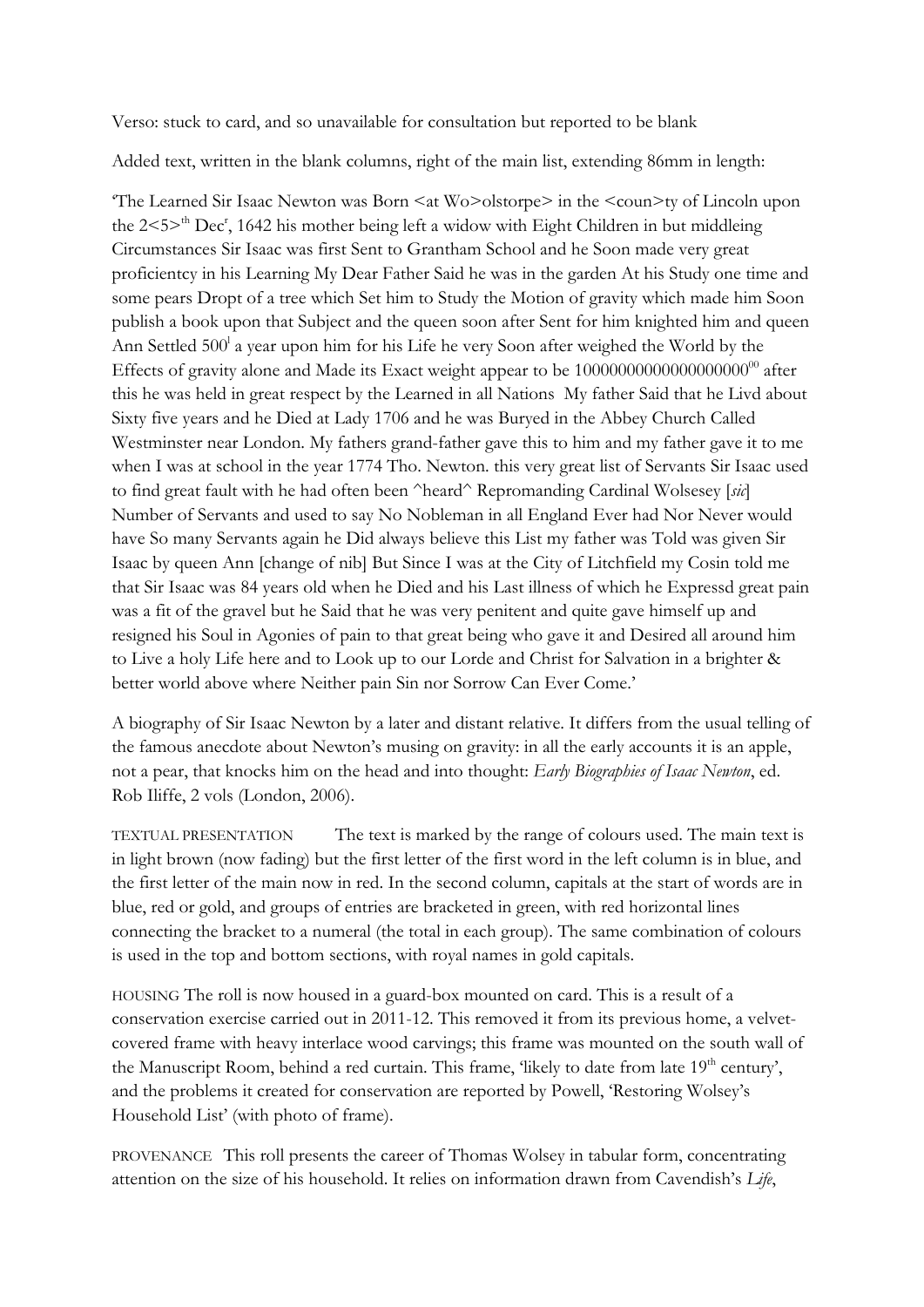which was completed in 1558 and circulated in manuscript (for copies at ChCh and for bibliography, see our MS 154). The circumstances of the production of our roll are unclear: why would someone take the trouble to draw up so carefully such a detailed list relating to a bygone figure? The text, and Thomas Newton's later tale of his famous relative's response to it, suggest that it was constructed as a witness to the *de casibus* tradition, demonstrating how the great overreach and fall. The disapproval that Newton expressed persisted in early twentieth-century historiography; A. F. Pollard (*Wolsey* (London, 1929), 326) gave the example of the three hundred servants he had at the Cloth of Gold, when other leading figures each had seventy, as a manifestation of 'the exorbitant importance he attached to his position' (with thanks to Steve Gunn for drawing our attention to this reference and for advice on this roll more generally).

It is also difficult to know whether to give credence to the claim that this was once owned by Sir Isaac Newton, or that he was given it by Queen Anne. There is nothing in Newton's correspondence to suggest such an interest and the author of the note was clearly at some chronological and familial distance. It would seem unlikely that a royal gift would leave no earlier textual trace, but even if we should dispense with the belief that it was a sign of the favour in which monarchs held Sir Isaac, it remains undeniable that the roll passed through the hands of generations who considered themselves his relatives. It is impossible to reconstruct with any confidence the life of Thomas Newton beyond what he tells us: he would seem not to be the person of that name who was admitted to Jesus College, Cambridge in 1777 and who published *An Illustration of Sir Isaac Newton's method of reasoning …* (Leeds, 1806), for, though the dates may fit, that Newton was born in Yorkshire, the son of a Westmoreland husbandman (*AC*, part 2, 4:542).

The next known owner was Rev. Francis Hopkinson (1810-98), of Malvern (Worcs.); it is recorded in the *Third Report of the Royal Commission on Historical Manuscripts* (London, 1872), 262 (where it is said 'the handwriting  $\ldots$  seems to be of the 17<sup>th</sup> century'). Born at Peterborough and schooled at Uppingham, Hopkinson matriculated at Magdalene College, Cambridge in 1841 (at the advanced age of 31), gaining a LLB in 1848 and LLD in 1856. By that point, he was ordained (deacon in 1844, priest the following year); his clerical career took him to Lincolnshire, Nottinghamshire, Hampshire and London, before returning to Malvern, where he had served a year as curate in 1847-48, as perpetual curate for a decade from 1859 to 1869 (*AC*, part 2, 3:439). He retired and continued to live there, amassing a collection of printed books and of historical documents, some of which (but not our roll) were displayed at the *Exhibition of the Royal House of Tudor* (London, 1890). It was presumably Hopkinson who had the roll taken from its canister and placed in a frame. On his death, his collection was dispersed, with some being sold at auction.

It presumably arrived at ChCh as part of the process of that dispersal. Patently, in contrast to its earlier use, posthumously 'reprimanding' Wolsey, the inspiration for its arrival in Oxford was a sense that it would have an appropriate home in the successor institution to his college, even if this roll makes no mention of the foundation. It, then, shares a rationale with the eighteenth-century donations of copies of Cavendish's *Life* (see MS 154) and with the earlier gift of the resplendent Epistolary, MS 101. We might also relate it to the red hat which sits in the Upper Library in a 'gothick' case provided for it by a previous owner, Horace Walpole, who assumed it had been Wolsey's (*Strawberry Hill, the renowned seat of Horace Walpole…* ([London], [1842]) 17<sup>th</sup> Day Sale, item 73). It was exhibited as such at the *Exhibition of House of Tudor*, 222 (no. 1185). It re-gained some fame (or notoriety) by being mentioned by Stephen Greenblatt in